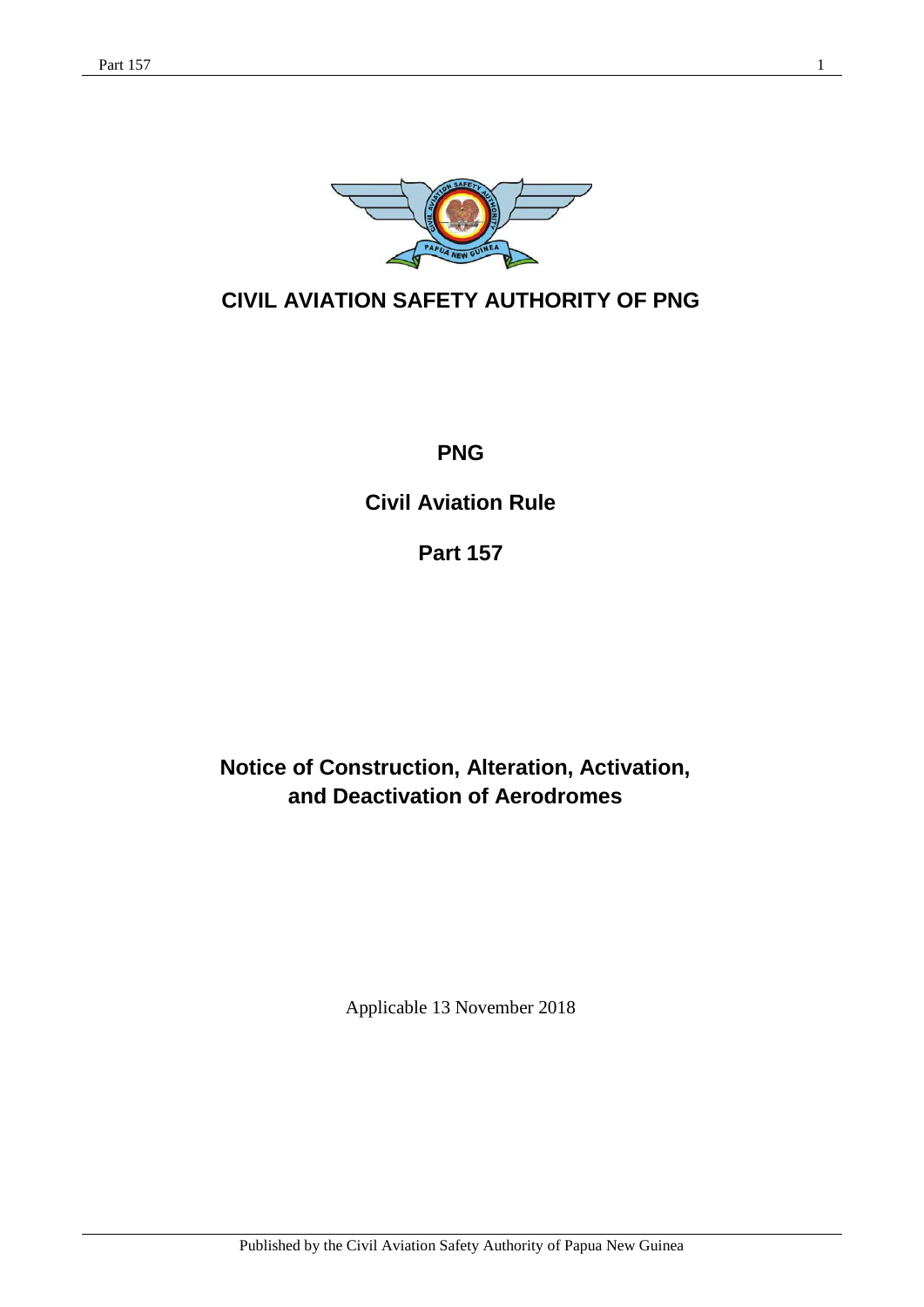## **DESCRIPTION**

Part 157 provides the regulatory requirements for a Proponent proposing to construct, alter, activate or deactivate an aerodrome or heliport, to notify the Director and seek the Director's determination on the safe and efficient use of the aerodrome and its airspace by aircraft.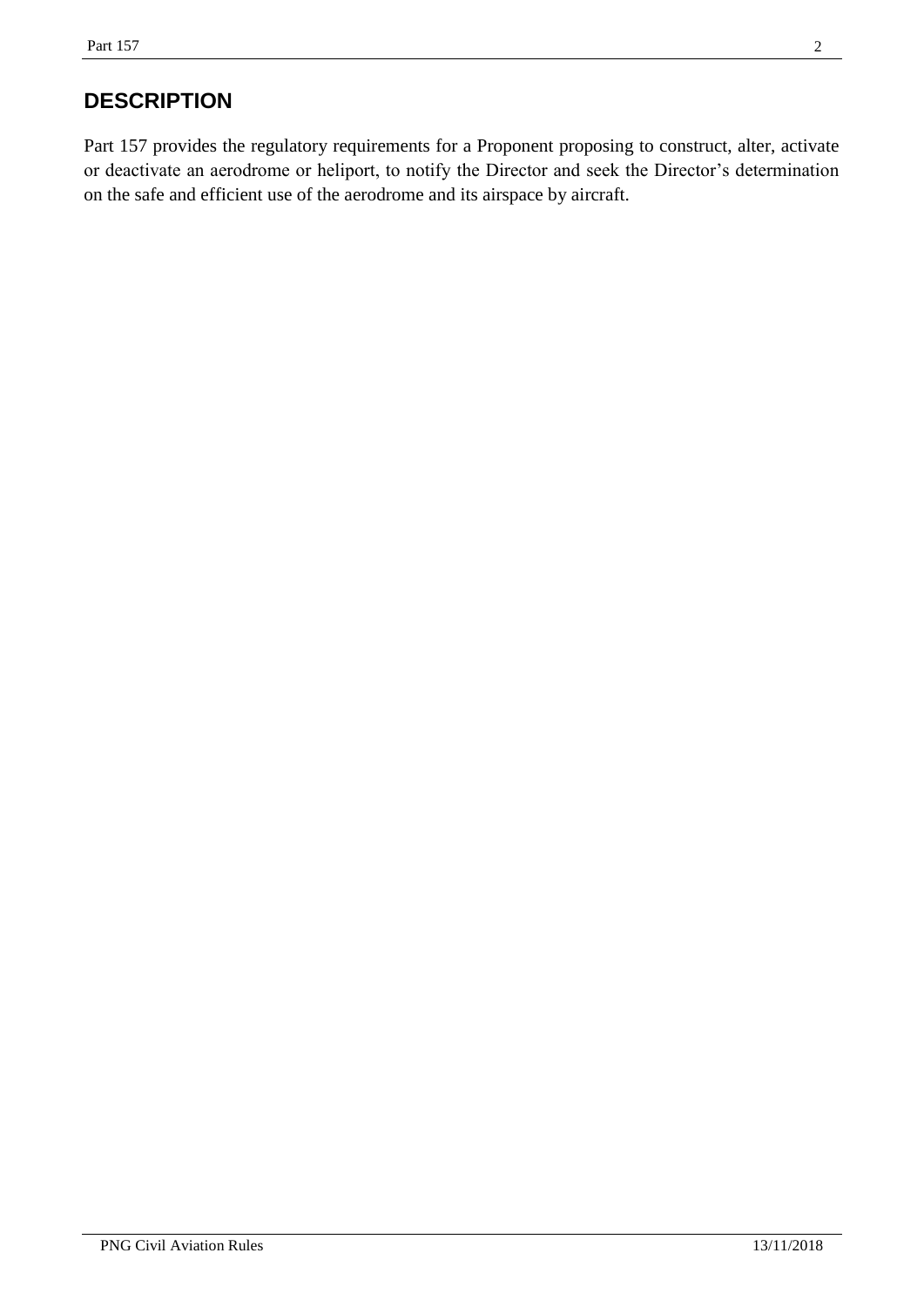### <span id="page-2-0"></span>**BULLETIN**

This Part first came into force on 1 January 2004 and now incorporates the following amendments:

| Amendment   | <b>Effective Date</b> |
|-------------|-----------------------|
| Amendment 1 | 13 November 2018      |

*Summary of amendments:*

#### **Amendment 1:**

(Docket 18/CAR/157/05) Rule 157.1(b)(1) amended by deleting the words "required to be" Rules 157.3, 157.5, 157.7(a) & (b), 157.9(a) and 157.13 amended by inserting the word "rule" before the rule number.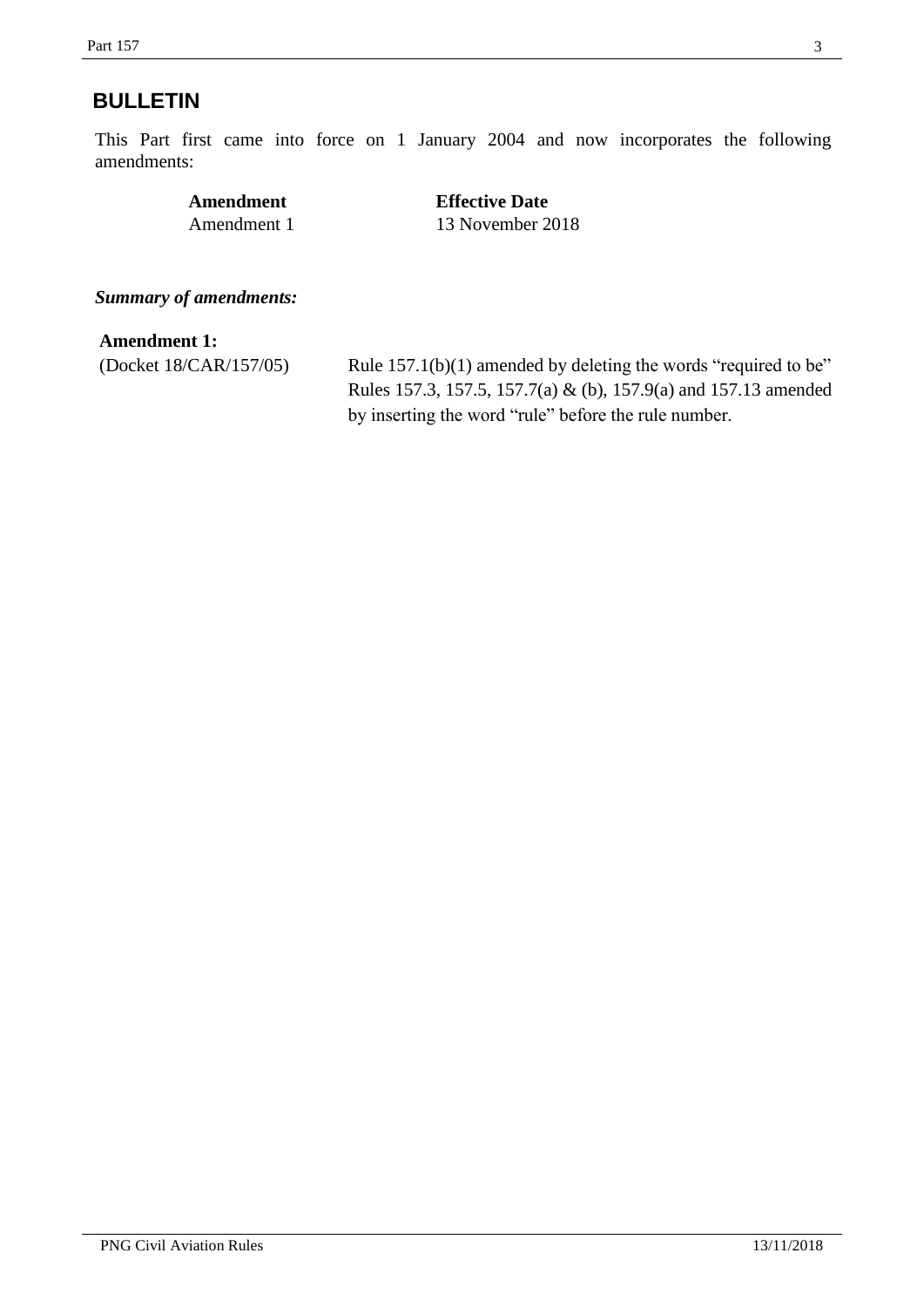# **Schedule of Rules**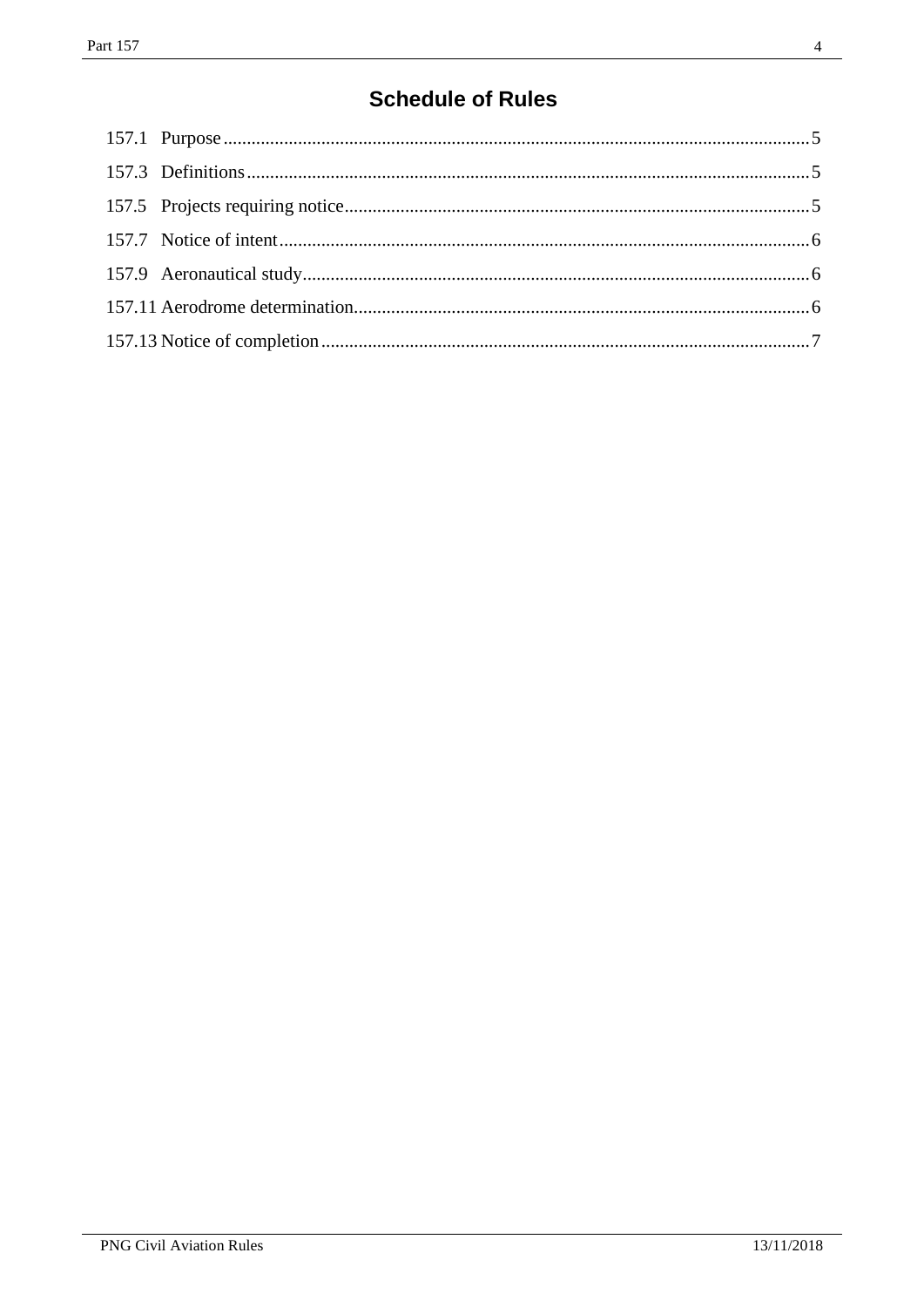#### **157.1 Purpose**

- (a) This Part prescribes rules for persons proposing to construct, alter, activate, or deactivate an aerodrome or heliport of the kind specified in paragraph (b).
- (b) This Part applies to an aerodrome or heliport unless it is—
	- (1) an aerodrome that is certificated under Part 139; or
	- (2) an aerodrome or heliport restricted to VFR operations that is used or intended to be used for a period of less than 7 days in any 30 consecutive day period; or
	- (3) an aerodrome used or intended to be used exclusively by aircraft engaged in agricultural operations and that is not located inside a control zone and that is located more than—
		- (i) 5 nautical miles (9 kilometres) from the nearest other aerodrome; and
		- (ii) 3 nautical miles (6 kilometres) from the nearest heliport; or
	- (4) a heliport used or intended to be used exclusively by helicopters engaged in agricultural operations and that is not located inside a control zone and that is located more than -
		- (i) 3 nautical miles (6 kilometres) from the nearest aerodrome; and
		- (ii) 1 nautical mile (2 kilometres) from the nearest other heliport.

#### <span id="page-4-0"></span>**157.3 Definitions**

For the purposes of rule 157.1 and rule 157.5:

"**Aerodrome**" does not include a defined area of land or water intended or designed specifically for use by helicopters:

"**Heliport**" means any defined area of land or water, and any defined area on a structure, intended or designed specifically for use by helicopters.

#### <span id="page-4-1"></span>**157.5 Projects requiring notice**

A person who intends to do any of the following (who in this Part is referred to as a 'proponent') shall notify the Director in the manner prescribed in rule 157.7:

- (1) construct or otherwise establish an aerodrome or heliport to which this Part applies or activate such an aerodrome or heliport:
- (2) construct, re-align, alter, or activate any runway or other aircraft landing or take-off area of an aerodrome or heliport to which this Part applies:
- (3) increase the use of an established aerodrome or heliport restricted to VFR operations to more than 7 days in any 30 consecutive day period:
- (4) deactivate, discontinue using, or abandon an aerodrome or heliport to which this Part applies, or any landing or take-off area of such an aerodrome or heliport, for a period of one year or more.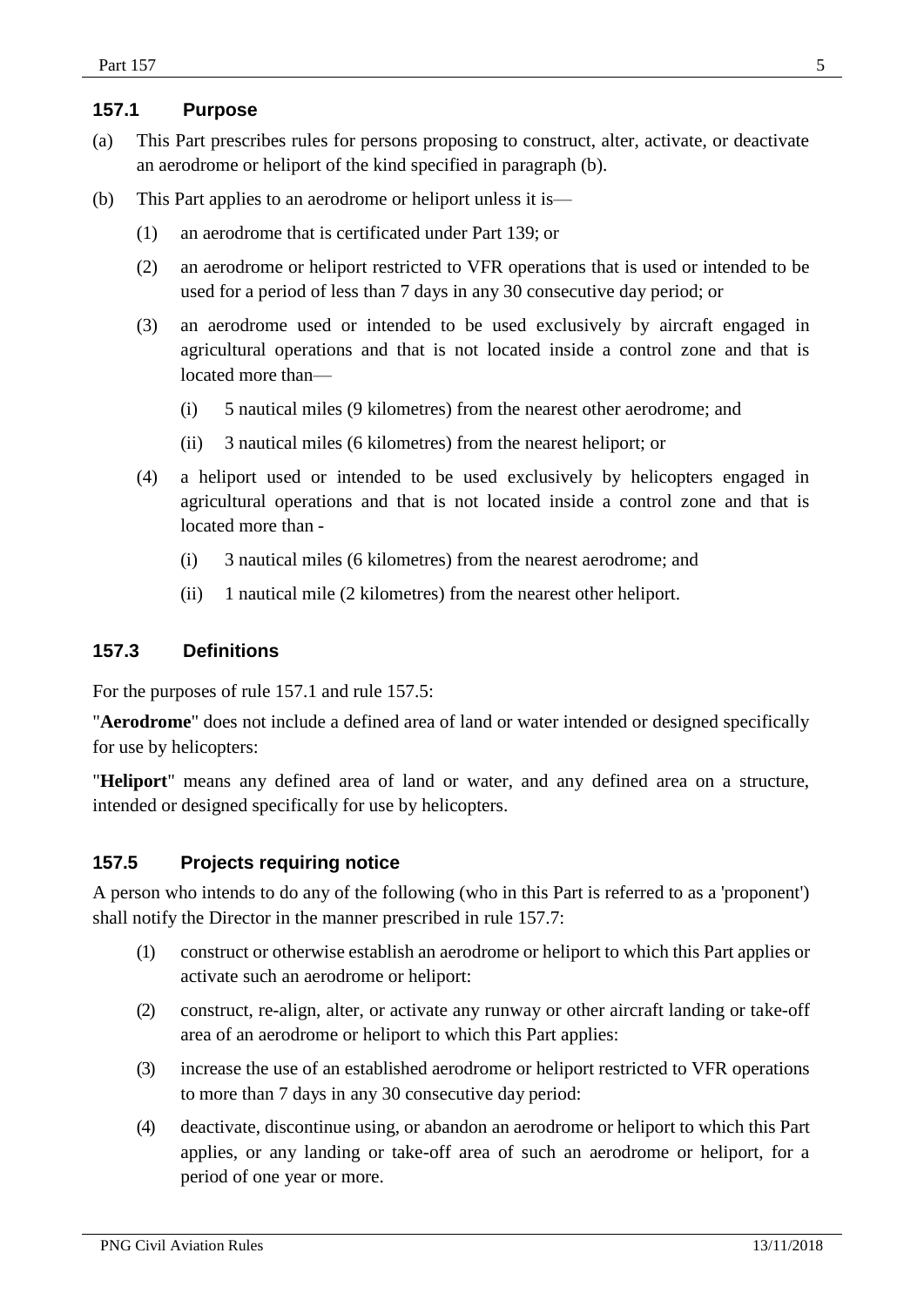#### <span id="page-5-0"></span>**157.7 Notice of intent**

- (a) The notice required by rules  $157.5(1)$ , (2) and (3) shall be submitted on CAA Form 157/01 to the Director at least 90 days before the day that work is to begin.
- (b) The notice required by rule 157.5(4) shall be submitted in writing at least 30 days before the date planned for deactivation, discontinuance of use, or abandonment.

#### <span id="page-5-1"></span>**157.9 Aeronautical study**

- (a) On receiving a notification under rule 157.7 (a), the Director shall conduct an aeronautical study.
- (b) In conducting the aeronautical study, the Director shall consult with such persons, representative groups, and organisations as the Director considers appropriate.
- (c) The purpose of the aeronautical study shall be to consider the effects that the proposed action would have on the safe and efficient use of airspace by aircraft, and on the safety of persons and property on the ground. In particular, the aeronautical study shall consider the following:
	- (1) the effect the proposed action would have on existing or contemplated aerodrome traffic circuits of neighbouring aerodromes:
	- (2) the effect the proposed action would have on existing and projected airspace uses:
	- (3) the effect the proposed action would have on the safety of persons and property on the ground:
	- (4) the effect the existing or proposed man-made objects and natural objects within the affected area would have on the proposed action.

#### <span id="page-5-2"></span>**157.11 Aerodrome determination**

- (a) On completion of the aeronautical study, the Director shall issue to the proponent, appropriate local authorities, and other interested persons an aerodrome determination which shall be one of the following—
	- (1) **Acceptable:** An acceptable determination shall be made when the Director is satisfied that the proposed action will not adversely affect the safe and efficient use of the airspace by aircraft nor the safety of persons or property on the ground:
	- (2) **Conditional:** A conditional determination shall be made when the Director identifies aspects of a proposed action that are unacceptable but specifies conditions which, if complied with, satisfy the Director that the proposed action will not adversely affect the safe and efficient use of the airspace by aircraft nor the safety of persons or property on the ground:
	- (3) **Unacceptable:** An unacceptable determination shall be made when the Director identifies unacceptable aspects of a proposed action and shall specify the Director's reasons for finding the proposed action objectionable.
- (b) Acceptable and conditional aerodrome determinations shall contain a determination void date in order to facilitate efficient planning for the use of the navigable airspace.